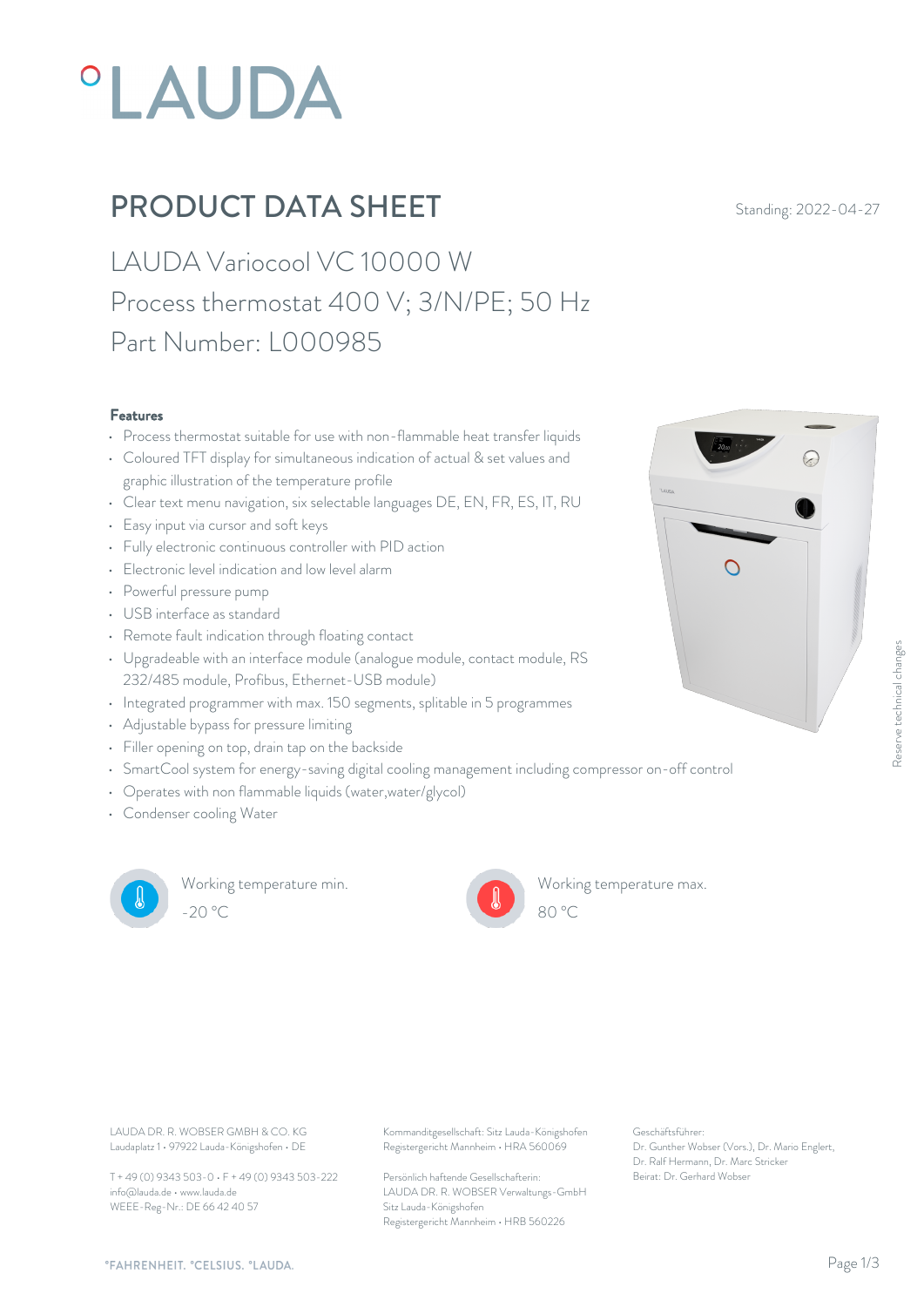## *°LAUDA*

## PRODUCT DATA SHEET Standing: 2022-04-27

### LAUDA Variocool VC 10000 W Process thermostat 400 V; 3/N/PE; 50 Hz Part Number: L000985

#### Technical Features (according to DIN 12876)

| Working temperature range                                                        | $-2080 °C$                                                                             |                                                                                                           |                           |
|----------------------------------------------------------------------------------|----------------------------------------------------------------------------------------|-----------------------------------------------------------------------------------------------------------|---------------------------|
| Ambient temperature range                                                        | 540°C                                                                                  |                                                                                                           |                           |
| Temperature stability                                                            | $0.1 \pm K$                                                                            |                                                                                                           |                           |
| Heater power max.                                                                | 7.5 kW                                                                                 |                                                                                                           |                           |
| Power consumption max.                                                           | 11.1 kW                                                                                |                                                                                                           |                           |
| Current max.                                                                     | 16 A                                                                                   |                                                                                                           |                           |
| Pump Pressure max.                                                               | 5.0 bar                                                                                |                                                                                                           |                           |
| Pump flow rate pressure max.                                                     | 60 L/min                                                                               |                                                                                                           |                           |
| In / Outlet connection thread (outside)                                          | G11/4                                                                                  |                                                                                                           |                           |
| Pressure adjustement                                                             | bypass                                                                                 |                                                                                                           |                           |
| Filling volume max.                                                              | 64 L                                                                                   |                                                                                                           | Reserve technical changes |
| Water cooling connection thread (outside)                                        | $3/4$ "                                                                                |                                                                                                           |                           |
| Recommended cooling water temperature                                            | 15 °C                                                                                  |                                                                                                           |                           |
| Cooling water flow rate                                                          | 21.7 L/min                                                                             |                                                                                                           |                           |
| Pressure difference cooling water min.                                           | 3 bar                                                                                  |                                                                                                           |                           |
| Maximal pressure cooling water                                                   | 10 bar                                                                                 |                                                                                                           |                           |
| Overall dimensions (WxDxH)                                                       | 650 x 670 x 1250 mm                                                                    |                                                                                                           |                           |
| Weight                                                                           | 131 kg                                                                                 |                                                                                                           |                           |
| Refrigerant stage 1                                                              |                                                                                        | R-452A (GWP 2140); 2.000 kg; 4.3 t CO2-eq                                                                 |                           |
| Power supply                                                                     |                                                                                        | 400 V; 3/N/PE; 50 Hz                                                                                      |                           |
| Power plug                                                                       |                                                                                        | Power cord with plug (IEC 60309, 5-pol, CEE, red, 16A)                                                    |                           |
|                                                                                  |                                                                                        |                                                                                                           |                           |
| LAUDA DR. R. WOBSER GMBH & CO. KG<br>Laudaplatz 1 · 97922 Lauda-Königshofen · DE | Kommanditgesellschaft: Sitz Lauda-Königshofen<br>Registergericht Mannheim · HRA 560069 | Geschäftsführer:<br>Dr. Gunther Wobser (Vors.), Dr. Mario Englert,<br>Dr. Ralf Hermann, Dr. Marc Stricker |                           |
| T + 49 (0) 9343 503-0 · F + 49 (0) 9343 503-222                                  | Persönlich haftende Gesellschafterin:                                                  | Beirat: Dr. Gerhard Wobser                                                                                |                           |

T + 49 (0) 9343 503-0 • F + 49 (0) 9343 503-222 info@lauda.de • www.lauda.de WEEE-Reg-Nr.: DE 66 42 40 57

> Persönlich haftende Gesellschafterin: Beirat: Dr. Gerhard Wobse LAUDA DR. R. WOBSER Verwaltungs-GmbH Sitz Lauda-Königshofen Registergericht Mannheim • HRB 560226